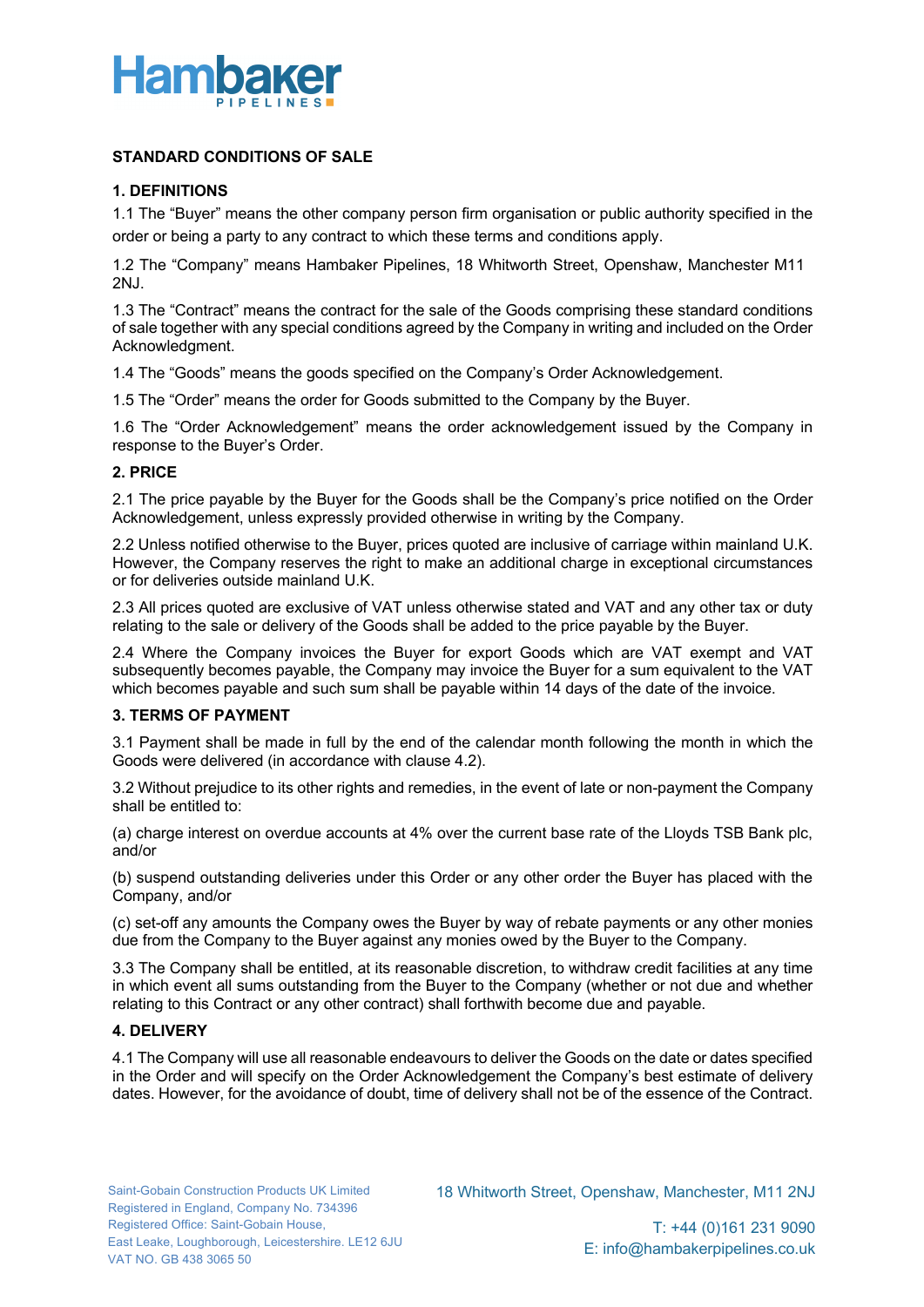

4.2 Unless otherwise agreed in writing, delivery shall be deemed to take place on the physical handing over of the Goods to the Buyer or the Buyer's designated carrier or agent or on transferring the Goods into storage at the Buyer's request, or in accordance with clause 4.4 below (whichever is the earlier).

4.3 Where the Order provides for delivery to the Buyer's premises or to site, unless otherwise agreed in writing, the Buyer shall be responsible for:-

(a) the costs and provision of suitable offloading equipment and manpower.

(b) safe access to the offloading area which must be suitable for the purposes of delivery and offloading, and

(c) ensuring that the offloading is completed by the Buyer and without undue delay. In the event of delays in offloading the Buyer shall be liable for the costs of any such delay.

4.4 If for any reason the Buyer shall fail to take or refuses to accept delivery of any of the Goods the Company may:

(a) invoice the Buyer for the value of the Goods and then store such Goods until actual delivery and charge the Buyer reasonable costs (excluding insurance) of storage and re-delivery, or

(b) without affecting the continuation of the Contract, sell the Goods.

## **5. DAMAGE OR LOSS IN TRANSIT**

5.1 Where the Company agrees in writing to be responsible for the transportation of the Goods to the Customer or any place, the Company will only entertain a claim by the Buyer for damage in transit to or non-delivery of the Goods provided the Buyer:

(a) in respect of non-delivery, gives written notice to the Company within 10 days after the date of the Company's advice note or invoice advising of the despatch of the Goods that such Goods have not been received, or

(b) in respect of damage in transit gives written notice to the Company, within 3 days after delivery of the Goods.

### **6. FORCE MAJEURE**

The Company shall not be liable for any failure or delay in manufacture and/or delivery of any of the Goods if it is prevented or hindered in manufacturing and/or delivering the Goods directly or indirectly by fire, the elements, war, civil commotion, national strikes, lock outs or industrial disputes, major failure of plant or machinery, late receipt of necessary information from the Buyer, acts, orders or regulations of Government, or any cause whatsoever beyond the reasonable control of the Company, then time for the delivery of the Goods shall be extended for a reasonable period.

## **7. RISK AND PROPERTY**

7.1 Risk of damage to or loss of the Goods shall pass to the Buyer on delivery.

7.2 The Buyer shall become the legal owner of the Goods only when the Company has received full payment, in cleared funds, for the Goods and for all other goods supplied by the Company to the Buyer.

7.3 Following delivery and until legal ownership in the Goods has passed in accordance with clause 7.2 above:

(a) the Buyer shall store the Goods separately and identifiably as the Company's property, but shall be entitled to resell or use the Goods in the ordinary course of its business; and

(b) the Company shall be entitled at any time to require the Buyer to make such Goods available for collection and if the Buyer fails to do so immediately the Company may enter any premises occupied or controlled by the Buyer to repossess such Goods.

## **8. SPECIFICATIONS**

Provided that any amended or substitute goods comply in all material respects with any requirements of the Buyer previously made known to the Company in writing and conform to relevant recognised

18 Whitworth Street, Openshaw, Manchester, M11 2NJ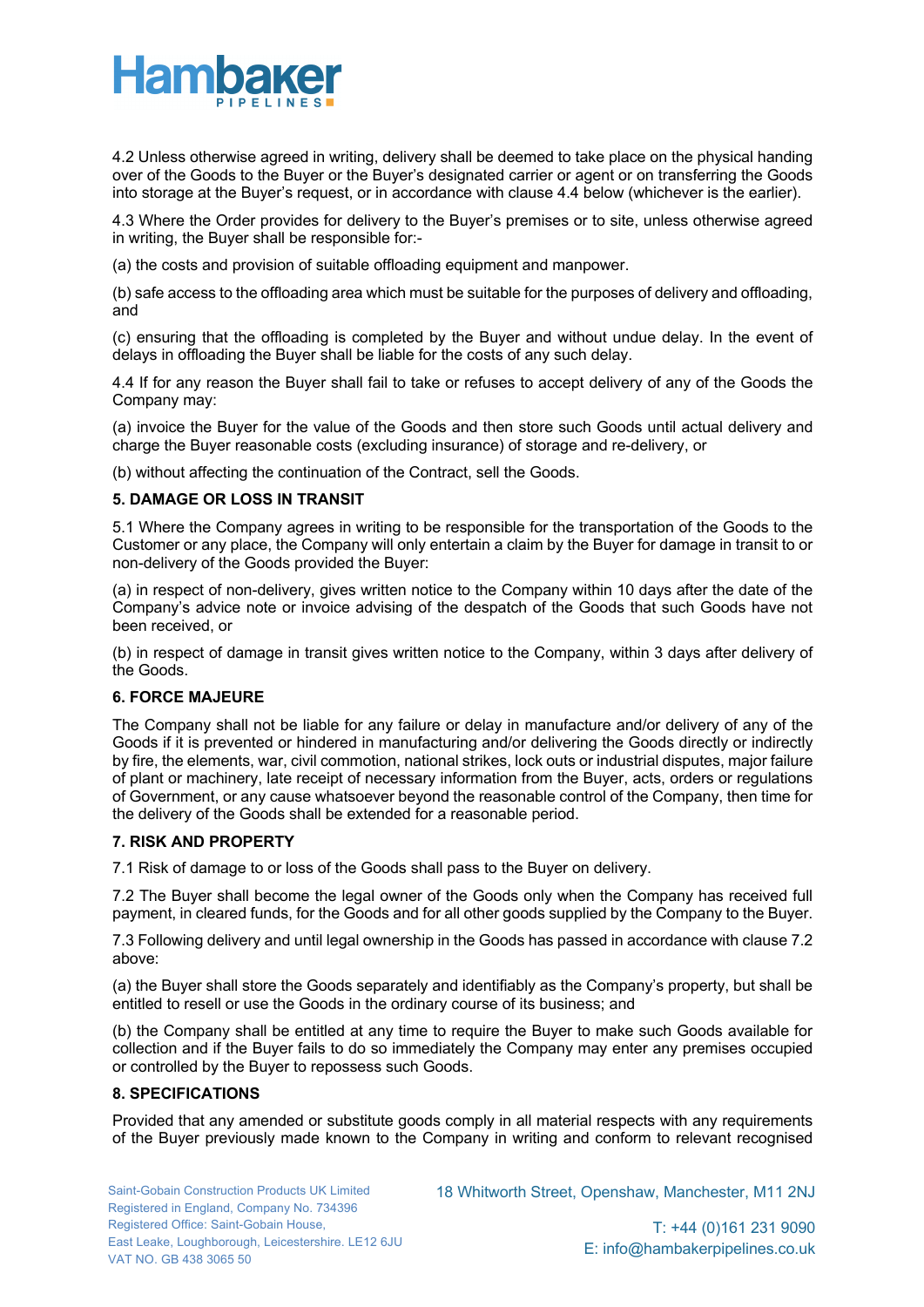

standards and are of reasonably equivalent material and/or finish, the Company may alter the specification of the Goods and/or supply substitute goods without prior reference to the Buyer.

## **9. SELECTION HANDLING AND INSTALLATION**

9.1 The Company provides a range of technical guidance in the form of brochures and oral and written advice from its Technical Department ("Technical Guidance"). However, the Technical Guidance is advisory only and shall not be deemed to be a prescription as to how the Goods must be selected, handled and/or installed (whether by the Buyer or any third party) and, save where expressly agreed in writing by the Company, the Buyer shall (whether itself or through a third party) be solely responsible for the selection, safe handling and installation of the Goods and the Company shall not be responsible for any loss or damage incurred or arising from the inappropriate selection, handling or installation of the Goods.

9.2 The Company accepts no responsibility for the adequacy of any special or non-standard specifications laid down by the Buyer to which the Goods may have been manufactured.

### **10. TERMINATION**

10.1 The Contract may be terminated immediately, by either party, on written notice in the event that the other party makes any voluntary arrangement with its creditors or becomes subject to an administration order or (being an individual or firm) becomes bankrupt or (being a Company) goes into liquidation, or if an encumbrancer takes possession, or if a receiver is appointed over any of the property or assets of the relevant party, or the relevant party ceases or threatens to cease to carry on business, or if any similar or analogous event occurs in any jurisdiction PROVIDED ALWAYS that if any of the Goods have been delivered at the time of such termination the price for such Goods shall become immediately due and payable notwithstanding any previous agreement to the contrary.

10.2 Without affecting any other right or remedy available to it, the Company may terminate any Contract with the Buyer with immediate effect by giving written notice to the Buyer if the Buyer commits a material breach of any term of these conditions and/or the Contract which breach is irremediable or (if such breach is remediable) fails to remedy that breach within a period of seven (7) days after being notified in writing to do so.

# **11. CANCELLATION CHARGES**

In the event that either party seeks to cancel the Contract or any part of it, for any reason otherwise than in accordance with clause 10, then the other party may, in its discretion, agree to such cancellation on such terms as it seems fit, including as to indemnification against all costs, expenses and loss of profits arising from such cancellation. Suspension of deliveries, withdrawal of credit facilities or sale of the Goods in accordance with clauses 3.2, 3.3 and 4.4(b) shall not constitute cancellation of the Contract for this purpose.

## **12. WARRANTY**

12.1 The Goods are warranted (subject to clauses 12.2 and 13 below):

(a) fit for the purpose set out in the BS, EN, Water Industry or International Standard to which they are manufactured and

(b) of satisfactory quality and free from defects in materials and workmanship at the time of delivery.

12.2 The Company shall not be liable for any breach of the warranty in clause 12.1 in respect of any defect in the quality or state of the Goods:

(a) which would be apparent on a reasonable examination, unless the Buyer shall have given to the Company written notice within 14 days after delivery; or

(b) which would not be apparent on a reasonable examination unless such defects shall have been discovered within 12 months after delivery and the Buyer shall have given written notice to the Company within 14 days of such discovery; or

(c) arising from the Goods being modified or otherwise tampered with or stored in unsuitable conditions or for an excessive period or being subject to misuse, faulty installation negligence or accident; or

18 Whitworth Street, Openshaw, Manchester, M11 2NJ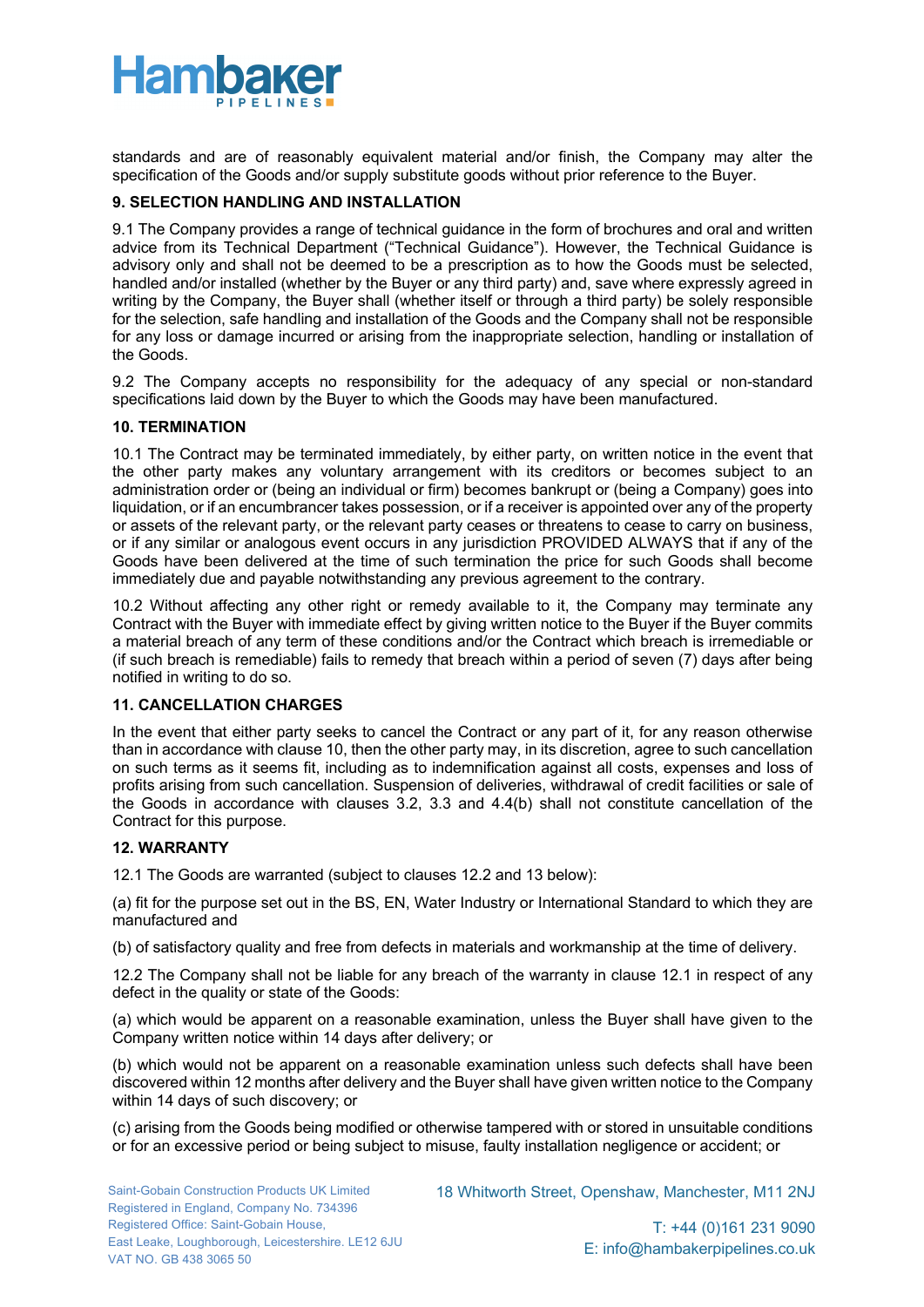

(d) arising as a result of the Company manufacturing the Goods to a design and/or specification provided by the Buyer.

12.3 All written notices alleging breach of warranty shall specify the matters complained of and the Buyer shall thereafter afford the Company a reasonable opportunity of inspecting the Goods in their allegedly defective or non-compliant state.

12.4 The Company shall at its option and in full satisfaction of any liability arising from any breach of this clause 12, either replace or repair faulty Goods or refund the price (or the relevant part of the price) of the faulty Goods and satisfy any further substantiated claim in accordance with clause 13.

### **13. LIABILITY**

13.1 Nothing in these terms and the Contract shall restrict or exclude a party's liability for: (a) death or personal injury arising out of that party's negligence; (b) fraud; or (c) any matter in respect of which it would be unlawful for the Company to exclude or restrict liability.

13.2 Subject to clause 13.1, the Company shall not under any circumstances be liable for:

(a) any indirect or consequential damages, costs or losses (including, without limitation, loss of business, loss of reputation, loss of anticipated saving and loss of goodwill); or

(b) any direct or indirect loss of profits suffered or incurred by the Buyer; or

(c) any direct or indirect loss arising from any claim made against the Buyer by any third party, arising out of or relating to the Contract, any supply by the Company of defective or damaged Goods, negligence, breach of statutory duty or any other breach or cancellation of the terms of any contract to which these conditions are applicable, whether or not such losses were foreseeable by the Company, except as otherwise provided in these conditions.

13.3 Except for the type of liability referred to at clause 13.1, the Company's total liability in respect of any contractual breach or representation, statement or tortious act or omission arising under or in connection with the Contract (a "Default") shall not exceed the total sums paid or payable by the Buyer to the Company in respect of the quantities of Goods to which the Default relates.

13.4 The parties agree that the limitations of liability in this clause 13 are reasonable in all the circumstances, particularly taking into account the availability of insurance for the Buyer and the price of the Goods offered by the Company.

### **14. DISPUTE RESOLUTION**

If any dispute arises out of the Contract the parties will have good faith discussions to attempt to settle the matter. If these discussions are initially unsuccessful, the parties shall escalate the dispute to their relevant respective directors. If, following such escalation, the parties are still in dispute, the parties shall attempt to settle that dispute by mediation in accordance with the Centre for Dispute Resolution's (CEDR) Model Mediation Procedure.

### **15. INTELLECTUAL PROPERTY**

15.1 The Buyer acknowledges that it shall neither have nor acquire any intellectual or industrial property rights in the Goods, except where the Goods are manufactured to the Buyer's own design and in respect of which the Buyer has provided prior written evidence of the existence of such rights. Where, notwithstanding the provision of written evidence to the contrary, a claim is made against the Company in respect of Goods which were manufactured to the Buyer's own design, the Buyer shall indemnify the Company against all losses, damages, costs (including, without limitation, legal expenses on a solicitor client basis) and expenses awarded against or incurred by the Company in connection with any such claim.

15.2 Where an industrial or intellectual property rights claim is made against the Buyer in respect of Goods which were manufactured to the Company's design, the Company shall indemnify the Buyer against all losses, damages, costs and expenses awarded against or incurred by the Buyer in connection with any claim that the Goods infringe or that their use or resale infringes the patent,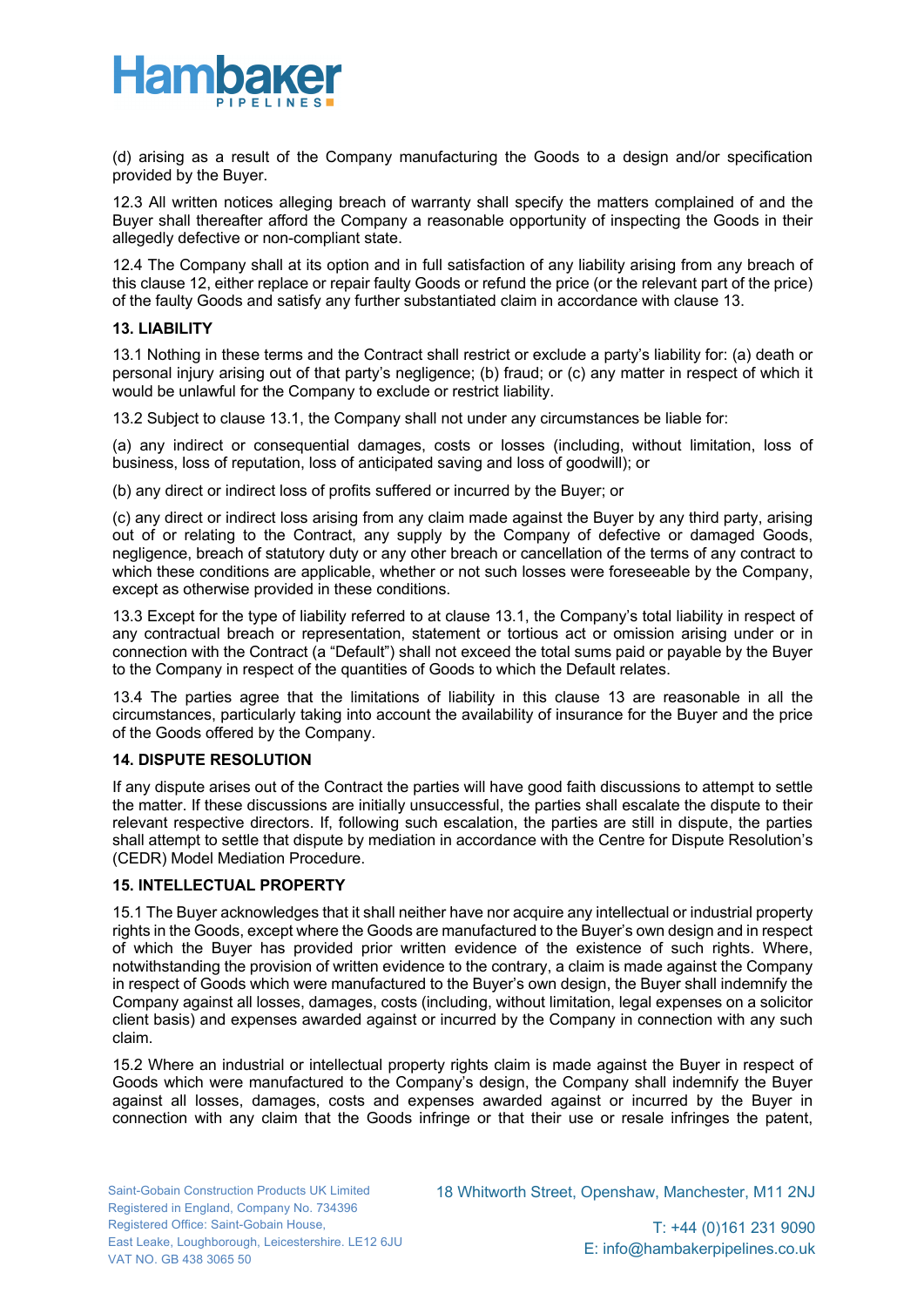

copyright, design, trademark, or other industrial or intellectual property rights of any other person provided always that:

(a) the Buyer does not settle such a claim or admit liability is respect of the claim;

(b) the Company is given full control of any proceedings or negotiations in connection with any such claim; and

(c) the Buyer shall (at the Company's cost) provide its reasonable assistance with the defence and/or settling of the claim.

## **16. WAIVER**

No waiver by either party of any breach of the Contract by the other party shall be considered as a waiver of any subsequent breach of the same or any other provision. If any provision of this Contract is held by any competent authority to be invalid or unenforceable in whole or in part the validity of the other provisions of these Conditions and the remainder of the provision in question shall not be affected thereby.

## **17. CONFIDENTIALITY**

17.1 Each party to the Contract shall keep strictly confidential all information concerning the business and affairs of the other obtained from the other either pursuant to the Contract or prior to and in contemplation of it, shall use the same exclusively for the purposes of the Contract, and shall disclose the same only to those of its directors and employees to whom and to the extent that such disclosure is reasonably necessary for the purposes of the Contract.

17.2 The obligations of clause 17.1 above shall survive the expiry or termination of the Contract for a period of 5 years but shall not apply to any information which:

(a) the recipient can demonstrate was already in its possession and at its free disposal prior to receipt

under the circumstances mentioned at clause 17.1 above;

(b) is subsequently disclosed to the recipient without any obligation of confidence by a third party who has not derived it directly or indirectly from the disclosing party;

(c) enters the public domain through no act or default of the recipient, its agents or employees; or

(d) is required by law to be disclosed.

### **18. THIRD PARTY RIGHTS**

The Parties do not intend that any of its terms will be enforceable by virtue of the Contracts (Rights of Third Parties) Act 1999 by any person not a party to it.

# **19. EXPORT TERMS**

19.1 Except as varied by this Contract or otherwise agreed between the parties in writing the export delivery terms used in the Contract such as FOB, CIF and CFR shall have the meanings assigned to them by Incoterms 2010 published by the International Chamber of Commerce.

19.2 Where the Goods are supplied for export from the United Kingdom, the provision of this clause 19 shall (subject to any special terms agreed in writing between the Buyer and the Company) apply notwithstanding any other provision of these Conditions.

19.3 The Buyer shall be responsible for complying with any legislation or regulations governing the importation of the Goods into the country of destination and for the payment of any duties thereon.

19.4 Unless otherwise agreed in writing between the Buyer and the Company, the Goods shall be delivered ex works and the Company shall be under no obligation to give notice under section 32(3) of the Sale of Goods Act 1979 as amended.

19.5 Any maritime insurance required to be effected by the Company under the Contract shall unless otherwise agreed in writing be ten per cent over the invoice price and shall cover the interest from the commencement of transit to the destination named in the Contract as provided and contained in the

18 Whitworth Street, Openshaw, Manchester, M11 2NJ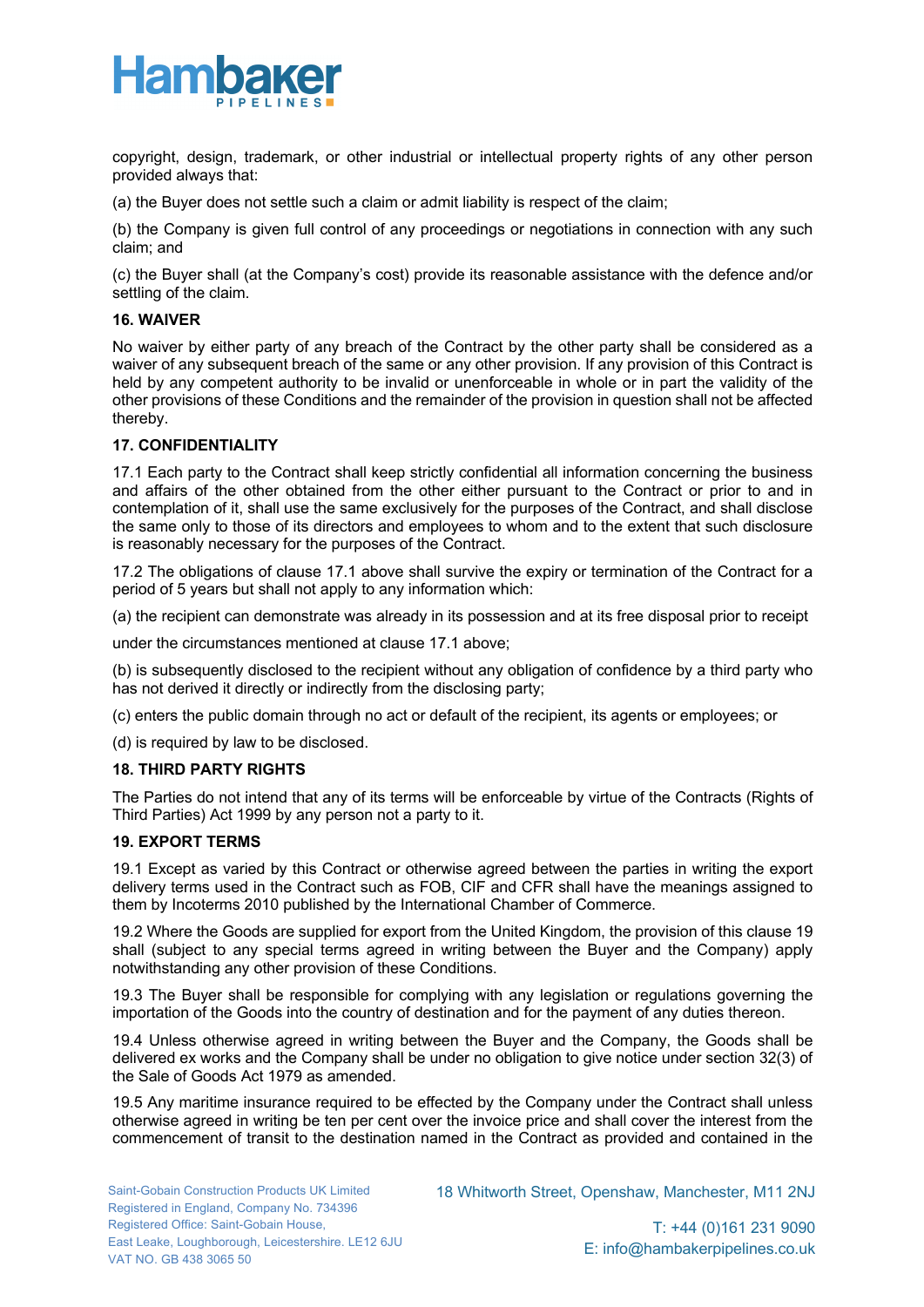

Institute of London Underwriters ("the Institute") Cargo Clauses (All Risks) including breakage subject to the provision of the cutting clause contained in the relevant insurance policy details of which will be provided upon request the Institute War Clauses and the Institute Strikes Riots and Civil Commotion Clauses current at the time of shipment.

19.6 The Buyer shall be liable for and shall indemnify and hold the Company harmless from any and all liability, loss, claims, damages and costs, which the Company may sustain or incur, arising out of or in any way connected with the Buyer's failure to comply with clauses 19.3 and/or 22.

# **20. GENERAL**

20.1 These terms and conditions together with any amendments agreed and referred to on the face of the Company's Order Acknowledgement shall constitute the entire Contract between the parties and the Buyer agrees and acknowledges that only these terms and conditions shall apply and that any documents received from the Buyer which contain printed or standard conditions have been sent by the Buyer and received by the Company on the sole understanding that they appear on the documents only because they are preprinted thereon and have no contractual effect whatsoever.

20.2 Save as expressly set out in these terms and conditions, or otherwise expressly acknowledged in writing by the Company all other conditions, terms or warranties implied by statute or common law are excluded to the fullest extent permitted by law.

20.3 Both parties acknowledge that the other party will have no liability in relation to any representations made by or on behalf of the other party, save to the extent that such representations are set out in the Contract, or have been set out by the Buyer on its Order and that such representations are expressly acknowledged in writing by the Company.

20.4 If any provision of the Contract is held by any competent authority to be invalid or unenforceable in whole or in part, that provision or part-provision shall, to the extent required, be deemed to be deleted, and the validity of the other provisions of the Contract and the remainder of the provision in question shall not be affected. If any invalid, unenforceable or illegal provision of the Contract would be valid, enforceable and legal if some part of it were deleted, the provision shall apply with the minimum modification necessary to make it legal, valid and enforceable.

20.5 Any notice required or permitted to be given by either party to the other under these Conditions shall be in writing addressed to that other party at its registered office or principal place of business or such other address as may at the relevant time have been notified pursuant to this provision to the party giving the notice. If such written notice is given by facsimile transmission, a copy of that notice must be sent as soon by post as is reasonably possible after such transmission.

### **21. BRIBERY ACT COMPLIANCE**

The Buyer shall ensure that in any dealings with the Company, neither it or its employees or agents shall commit any offence under the Bribery Act 2010 ("the Act") including not engaging in any activity, practice or conduct which would constitute an offence under sections 1, 2 or 6 of the Act. The Buyer shall inform the Company immediately it becomes aware of any actions between the parties that could constitute an offence under the Act.

## **22. SANCTIONS COMPLIANCE**

It is our and our group's policy to comply with all applicable sanctions and legal requirements for the import and export of goods, technology and services. We are committed to ensuring compliance with all regulatory and licensing requirements relating to international trade. We do not permit the supply of any of our goods to any individuals, companies or organisations that are subject to any trade, economic or financial sanctions, embargoes or similar restrictive measures administered, enacted or enforced by the UK, EU, UN or USA ("Sanctioned Entities"). By entering into this Contract you agree not to re-sell or otherwise transfer the Goods, either directly or indirectly, to any Sanctioned Entities.

### **23. DATA PROTECTION**

23.1 For the purposes of this clause 23, (a) "Applicable Data Protection Laws" means (i) to the extent the UK GDPR applies, the law of the United Kingdom or of a part of the United Kingdom which relates

18 Whitworth Street, Openshaw, Manchester, M11 2NJ